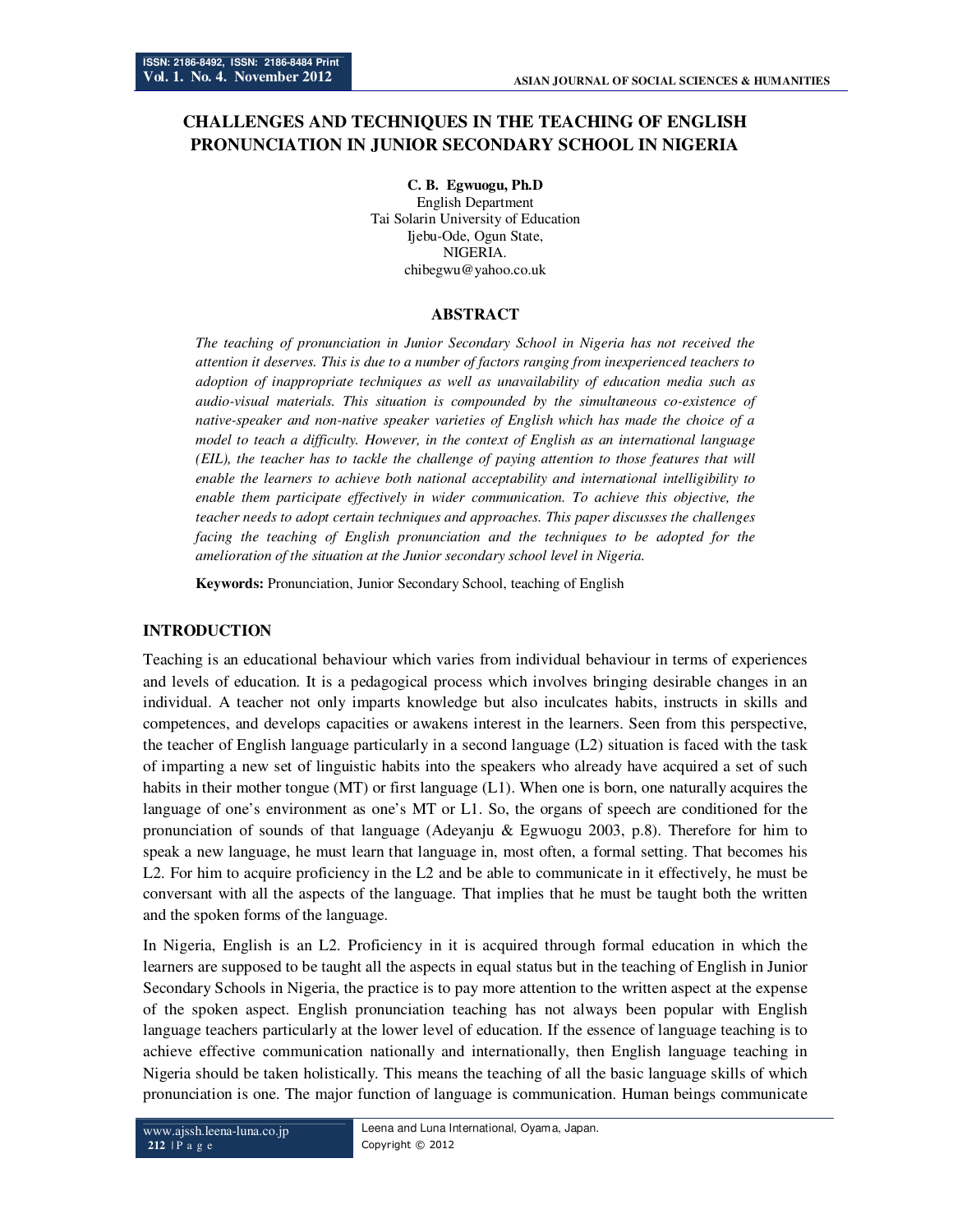their thoughts, feelings, emotions, ideas etc by means of language either in writing or speech. Speech consists of sounds produced in systematically structured strings (Egwuogu, 2008, p.8). Every language has its own sound system but many share similarities with other languages. In the teaching of English as an L2, the differences and similarities between the sound systems of English and that of MT should be pointed out. For example, English has twenty vowel sounds which comprise twelve pure vowels and eight diphthongs whereas Nigerian languages have between five and ten vowels without diphthongs. There is a difference between the English sounds /æ/ or / a: /, /3:/, and /ɔ:/ and the Nigerian language sounds /a/, /e/ and /b/ respectively. Speakers of English in Nigeria substitute the English sounds for the indigenous languages sounds. This often impedes intelligibility.

Ogunsiji (2004, p.21) has opined that language teaching is not a fragmentary process. The four basic language skills must be taught in any language education. The four basic language skills are

listening, speaking, reading and writing. Listening and speaking are the aural- oral aspect while reading and writing are the written aspect. Listening and speaking skills are primary and natural thus in an L1 situation, every normal child acquires them naturally without passing through formal education. But, in an L2 situation, he has to be taught formally to learn the rules guiding usages in that language before he can speak it effectively. Phonologically, he has to learn the structure of the sounds, how they are combined, articulated and produced.

Speaking is a way of encoding information orally before transmitting such information to the listener.(Akinjobi, 2004, p.59). Before a listener can receive such information and interpret it meaningfully, he must also be knowledgeable in the sounds of the language in which the information is coded. For meaningful communication therefore, both the speaker (encoder) and the listener (decoder) or the sender and receiver of the message must share the knowledge of the pronunciation of sounds, formation of words, construction of sentences as well as the interpretation of meaning in that language. This is the reason it is advocated that in ESL situation, the teacher should primarily pay particular attention to teaching the core language features that will enhance national acceptability and international intelligibility such that the learners will understand and be understood by even the native speakers of the target language (TL). This entails making decision on what areas of pronunciation to pay attention to in the teaching-learning event. In teaching pronunciation therefore, the individual sound segments, the prosodic features as well as emergent issues in pronunciation in relation to EIL should be taught.

As the world is significantly changing in all spheres- political, economic, socio-cultural, international relations etc (Jenkins, 2000), English as an international language (EIL) is cutting across almost every country of the world either as inner circle users, outer circle users or expanding circle users, (Kachru ). It has become the language of wider communication. The implication of this is the emergence and development of non-speaker varieties which have in turn brought new challenges that necessitate a refocusing of the teaching of English pronunciation to include those features that distinguish nativespeaker(ns) from non- native speaker (nns) varieties.

Nigeria is a multilingual country with over 450 indigenous languages (Jowitt, 1990). These languages serve as L1 to their speakers who must have internalized the sounds and how they are produced. So their organs of speech have been conditioned for the production of the sounds of these languages whose phonological systems differ from that of any other language that may serve as an L2 to them. Therefore, learning an L2 will entail acquiring a new set of linguistic habits. Though English shares some similarities in some respects with some Nigerian languages, its phonological system differs quite considerably from those of the indigenous Nigerian languages. With this situation, speaking English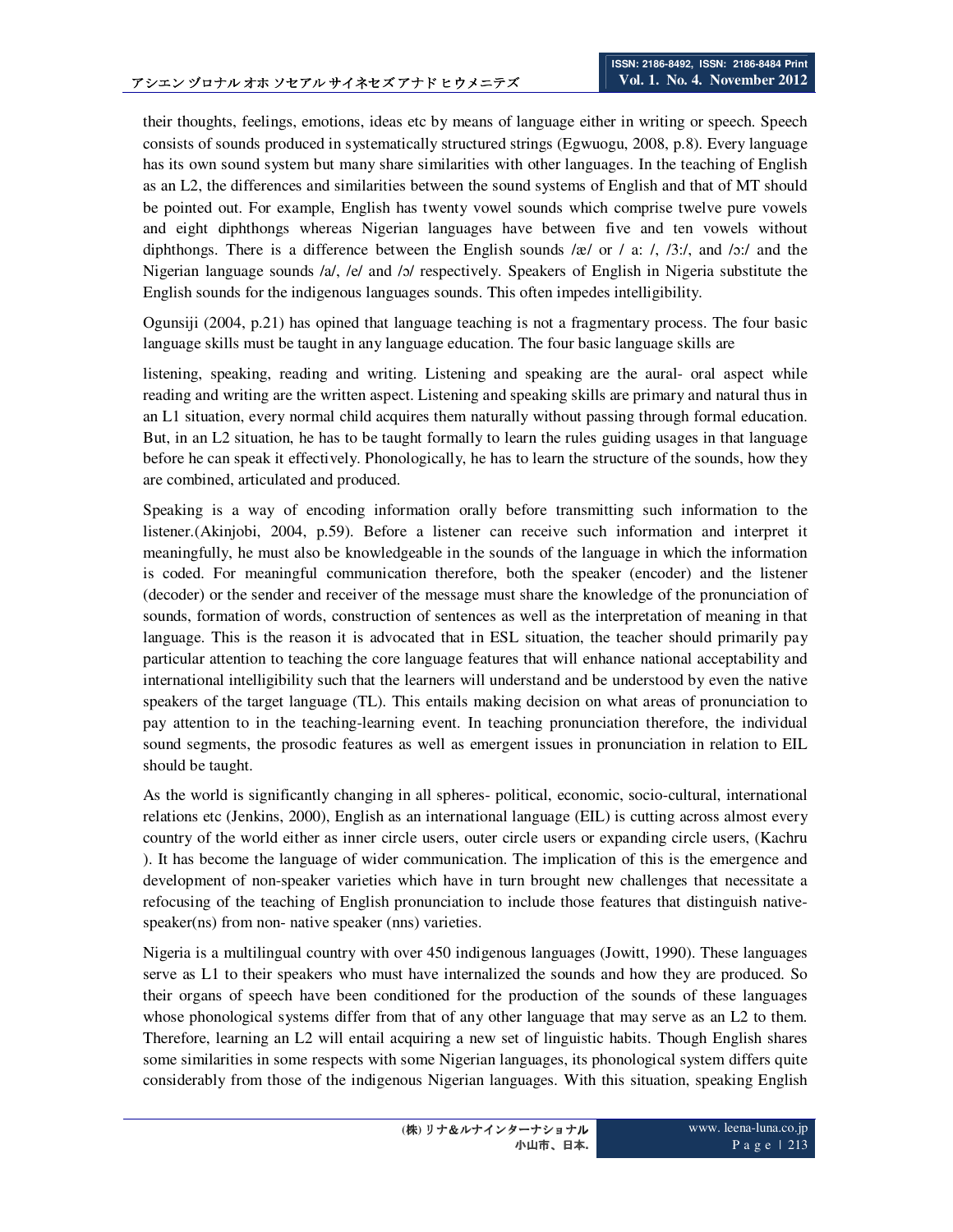intelligibly and proficiently becomes a problem as there is the tendency to transfer the sounds of MT into English even when they are dissimilar. Corroborating this, Omoniyi (2009, p.107) writes:

*"it is impracticable that RP speech skills can be generally available to Nigerian learners of English as a second language. The phonological systems of the various indigenous languages are different from those of English and, because English is learnt as a second language, what simply takes place is an adaptation of indigenous phonological systems for English speech sounds and patterns rather than an attempt to manage two phonological systems separately".* 

Therefore, a student who aspires to speak English proficiently at an acceptable and intelligible level must be taught how to pronounce the sounds accurately. This is the task facing the teacher of English. But how many of them can really pronounce the English sounds well enough to the level of international intelligibility since they themselves were not introduced to the sounds of English enough before fossilisation of wrong pronunciations?

Bright & McGregor (1982) have pointed out that the primary level of education is the best level in which speech can be taught. This is because the pupils have not really formed their language habits completely and can still accommodate the manipulation of their organs of speech for the production of sounds in L2 situation. However, the teaching of pronunciation even at this level is not effective.

# **Challenges Facing the Teaching of Pronunciation in Nigerian Junior Secondary School (JSS)**

With the co-existence of national varieties of English, Cruttenden (2001) as reported in Moedjito (2008:131) has noted that a major challenge facing the teacher of English pronunciation is the difficulty of deciding which variety to teach and the particular areas to pay more attention to. He suggested that attention should be paid to consonant inventory with the provisos such as substitution of /Ѳ **/** and /ð/and rhotic 'r', additional phonetic information as in aspiration of word-initial voiceless stops /p/, /t/, /k/, shortening of vowel sounds before fortis consonants and lengthening of same before lenis consonants, consonant clusters, placement of stress and intonation patterns. These are the major areas in which errors of pronunciation impede intelligibility. The problems confronting the teaching of pronunciation include lack of trained personnel, choice of an acceptable model, lack of modern educational media such as digital language laboratories and audio-visual materials, inadequate personnel to man the few available ones, lack of constant electricity supply, lack of standard textbooks on oral English, inadequate time allocation to the teaching of pronunciation, inability to distinguish between the sounds of the national varieties of English in Nigeria, lack of internet facilities in schools, ICT illiteracy and so on.

Most teachers of English at the JSS level are not knowledgeable in English pronunciation. They can neither identify the sounds nor pronounce them correctly. Their pronunciation which is heavily influenced by their MTs has been fossilized. They also lack competence in the intonation and stress patterns of English which they substitute with the tonal feature of indigenous languages.

English as an international language has many varieties, both native-speaker and non-native-speaker varieties. Native-speaker varieties include British English, American English, Canadian English etc, while non-native-speaker varieties include Indian English, Singaporean English, and Nigerian English etc. All these serve as national varieties and within each national variety, there are also sub varieties among which is a standard variety. For example, by geographical classification, Nigerian English has Yoruba English, Igbo English (Engligbo), Hausa English as varieties. It also has sub-varieties i – iv, according to Banjo's (1996) classification by linguistic parameter which centres on closeness of appropriation to MT. The teacher is therefore faced with the problem of which model of pronunciation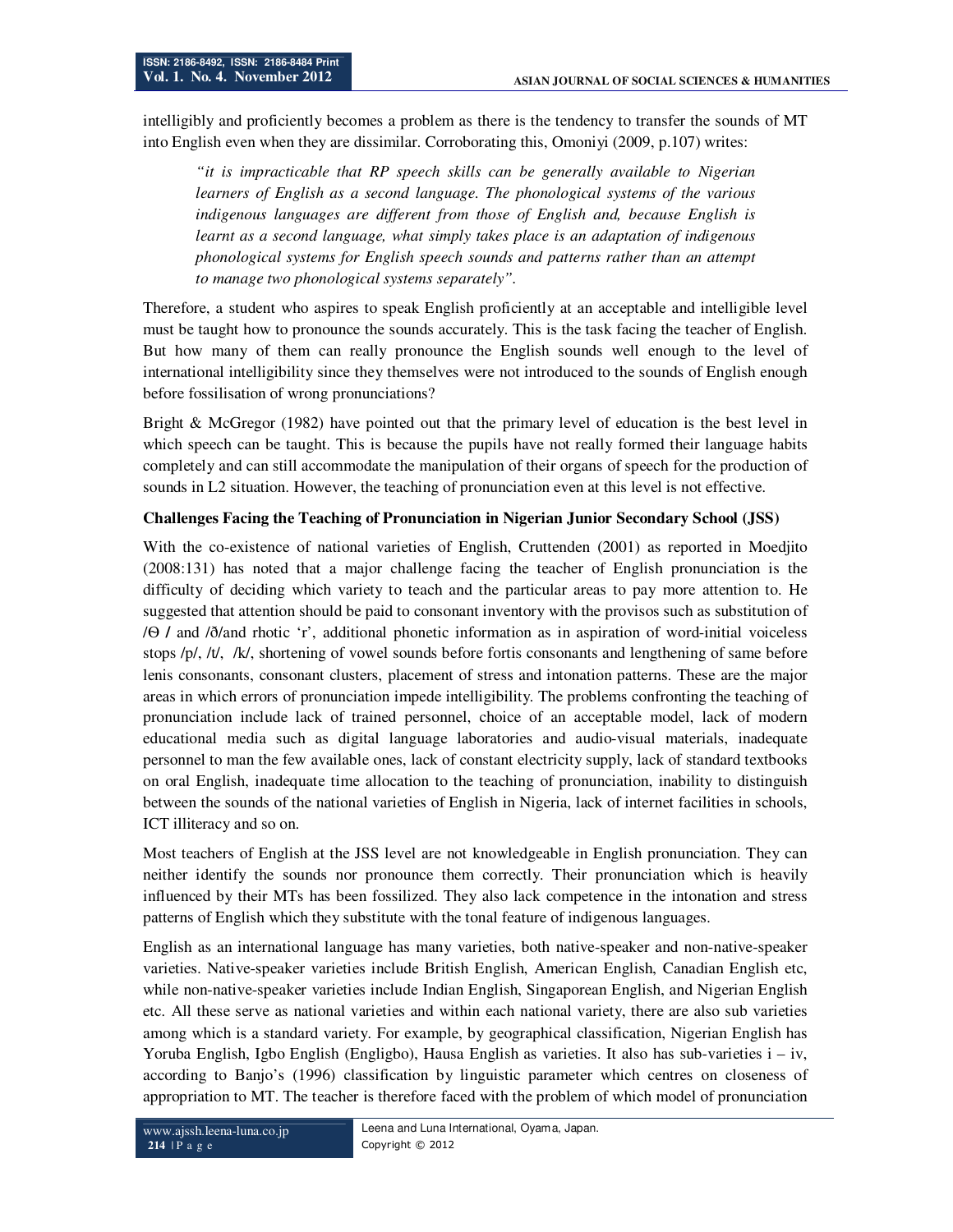to teach. Is it British English (BrE) Received pronunciation (RP), American English (AmE) pronunciation, Nigerian English (NE) pronunciation or all? Because of the inability of the teachers to identify and distinguish these varieties and their differences, they teach the symbols of one variety but pronounce a different variety. Most English teachers who teach BrE sounds pronounce with Nigerian MT accent and this is what the learners imitate. Unfortunately, Nigerian accent is not quite intelligible internationally. For example, 'I want to live and I want to leave will sound alike in Nigerian English. There is the need to strike a balance in the choice of a model to teach so in so much as it is not possible for an L2 learner to acquire native-like competence, he should have inculcated in him, a phonological proficiency that will enable him to achieve national acceptability and international intelligibility.

Again, most schools do not have language laboratories and audio-visual materials such as televisions, radios, tape recorders, CDs, earphones, microphones, cubicle mirror etc which should serve as part of the instructional materials to concretize learning; and the few that are available even at the tertiary level where the teachers are trained are either sub-standard or obsolete and there are no trained technicians to properly operate and maintain them. It is the responsibility of the government and the authorities of the school to ensure that the facilities are provided and properly managed for maximum utilisation. There is also the need to have separate pronunciation texts as we have on grammar, essay writing and other aspects of English rather than having pronunciation as a negligible part of an English textbook.. Pronunciation texts give references and guides for accuracy. Authors of English textbooks have long neglected the writing and production of texts on pronunciation because attention is not paid to this important aspect in the teaching and learning of English in the country. Though this is a technical aspect which most teachers try to avoid, those who can write texts in this area feel their efforts will not be adequately rewarded.

Furthermore, most schools do not have internet facilities to aid the teaching of pronunciation. With internet facility, the teacher can easily log on to a pronouncing dictionary online to listen to the accurate pronunciation of a particular word or the appropriate reading of expressions. This facility can also be accessed through handsets that have the facility. Unfortunately, most teachers of English pronunciation are not ICT literate and adequate time is not allocated to the teaching of pronunciation. In addition, teachers are impatient to drill the learners adequately on each sound especially those that are not available in the local languages. What then are the approaches to be adopted for the effective teaching of pronunciation in JSS.

### **Techniques for Effective Teaching of Pronunciation in JSS Classes**

According to Moedjito (2008, p.130), 'it is accepted as axiomatic by language teachers that good pronunciation is a necessity for the mastery of a language'. The first thing the teacher needs to do to improve the teaching of pronunciation is to identify the objectives of his teaching. These include:

accurate pronunciation, correct intonation, good phrasing and fluency. intelligible communication of meaning, communicative competence. According to Ogunsiji (2004, p.26), in teaching pronunciation, the learners 'should be made familiar with the sound patterns of the language in order to reduce the occurrences of MT interference'. The emphasis should be on maintenance of proper pronunciation of English sounds by the learner so as to be able to communicate meaning intelligibly. For example, there is a difference in the pronunciation of  $\frac{f}{\alpha}$  and  $\frac{f}{\alpha}$  and 'wash'. But there is no difference in the pronunciation of the sounds by some Nigerians such that 'watching television' and 'washing television' sound alike. The teacher should identify the errors made by the learners such as wrong vowel substitution, non differentiation of length, h-dropping, yod-dropping, devoicing fricatives, absence or wrong placement of stress etc. This entails distinguishing between mother tongue and L2 sounds by identifying their similarities and differences in all phonological respects. In other words,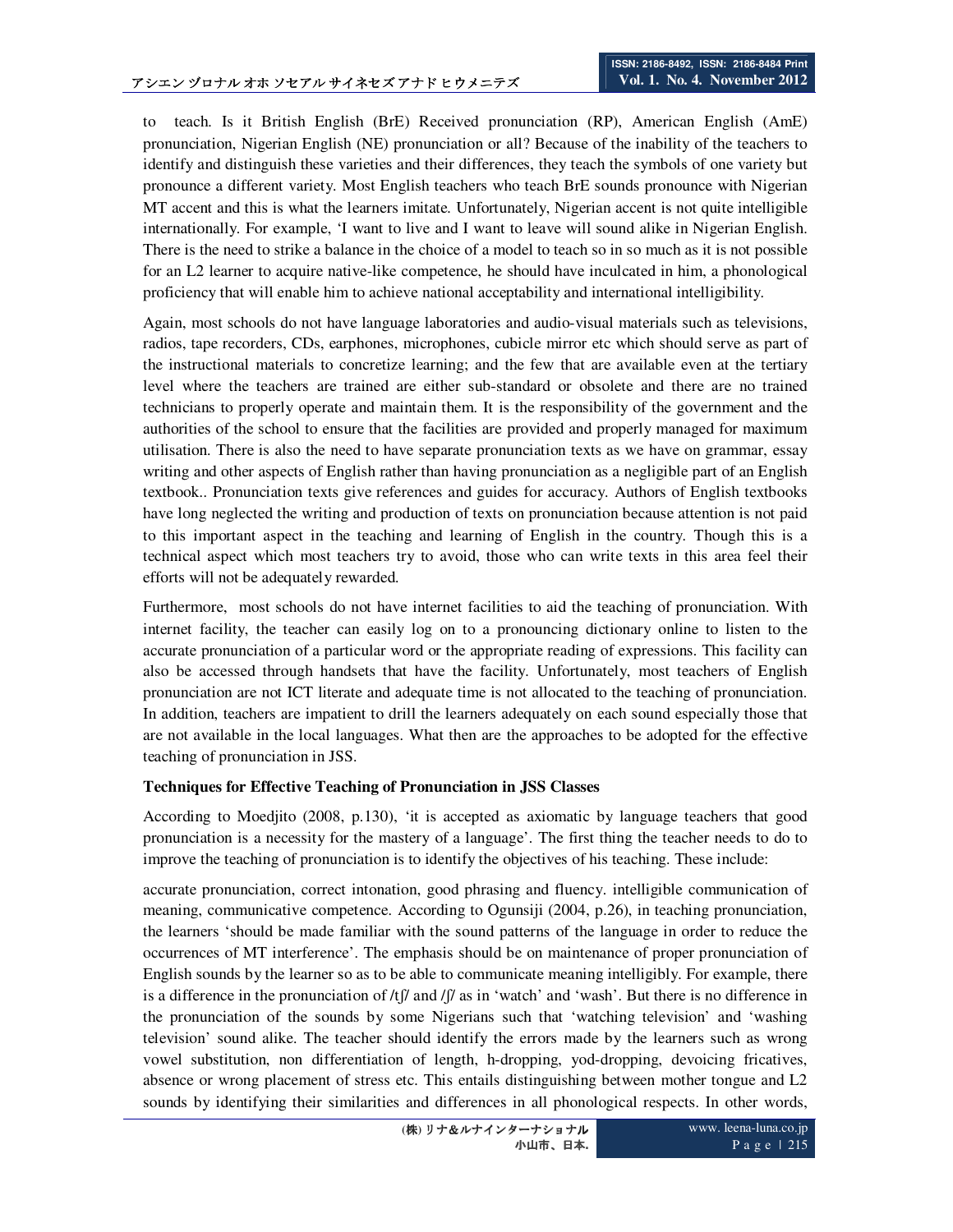both segmental and supra-segmental phonology should be emphasized. It should be noted that while most Nigerian and indeed African languages are tonal, English is stress-timed. Both stress and intonation affect meaning and provide the melody of English speech. Learners should be made aware of all these so as to imbibe in them the proper speech habits. This calls for the adoption of different techniques. Depending on the number of learners in class, the techniques can be combined or used in isolation. These techniques some of which have been discussed by Egwuogu (2004) include oral drills and repetitions, modelling, pronunciation games, debates and impromptu speeches, role-playing /dramatization, simulation, panel discussions, use of actual and concrete objects, recitation and storytelling, excursions, questioning and turn-taking, reading aloud, matching sounds to form words and identifying the missing sounds, free or guided conversation, and group activity.

**Oral Drills** can be done in different ways. For example, minimal pairs of words that contrast in only one segment of sound can be used to drill the learners. In this case, the teacher pronounces the sounds and describes briefly how to produce them. He then writes words containing the sounds and pronounces them for the learners to repeat after him. It is very important that the teacher pronounces correctly because whatever he says is what the learners will imitate. After all, it is said that the secret of language learning is imitation. The teacher can also make the learners to carry out the drills boys versus girls, row by row, half-class versus half-class, in groups of twos, fours etc. A good language laboratory should have the facility to select the desired group at the control unit without disturbing the other students. The control unit should also have the facility for drilling individual students who need special attention one on one. The drills should cover both vowels and consonants and should concentrate more on those sounds that seem difficult. Oral drills can also be done using nursery rhymes, individual sentences, jingles and tongue twisters e.g.

- She had heard the news.
- It hurt her heart.
- Mother Mary murdered mad mourners in the mud.
- He shut the hut and shot the short man

**Modelling** is related to oral drill because it involves the imitation of good models . It is a method that makes teaching to go through demonstrated examples. The model is required to be well grounded in what he is modelling. The class pays attention and imitates her. Modelling can be done live using real people or with a recorded material or better still, an audio-visual material containing graphic presentations.

**Simulation** is a way of providing the learners the opportunity to participate in significant aspects of social and economic life through indoor class games patterned after real life situations. It provides practice in group co-operation and fosters interpersonal relationships.

In **panel discussion**, learners are chosen to feature in a programme as discussants. The topic for discussion should be interesting and within the level of experience of the learners. Topics like 'the duties of children in the family, the duties of fathers or mothers at home, why children should go to school, my favourite television programme etc are suitable at the JSS level. Apart from improving their speech, this method also enables them to develop their sense of reasoning and thinking faculty.

**Use of real objects** e.g.dress, book, school bag etc provides real experiences that are concrete for the learners to talk about. The teacher should make the materials available and provide the cue. He then allows the learners to speak about the objects. He jots down wrong pronunciations, wrong stress,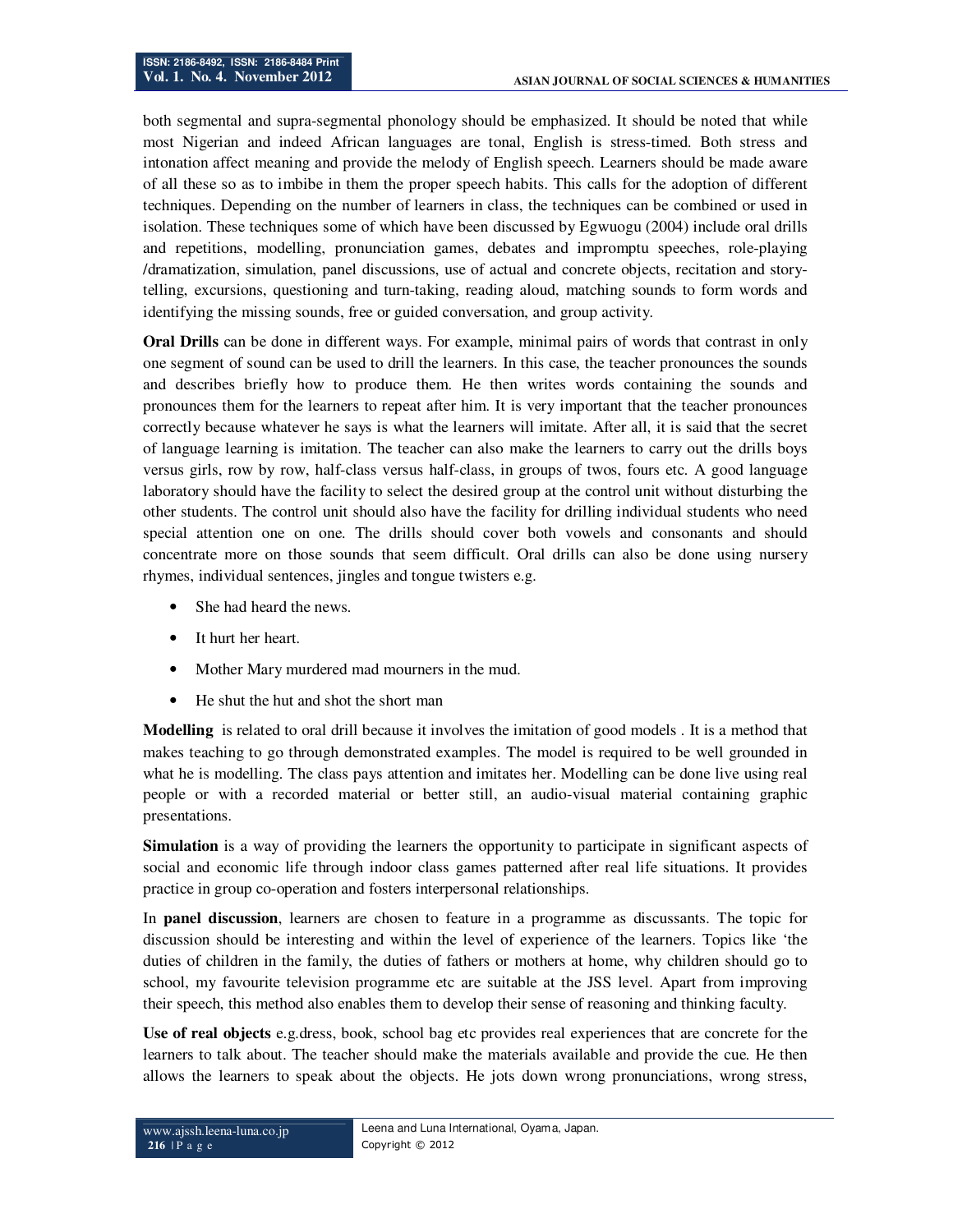intonation, phrasing etc and corrects them later. Some teachers use this technique wrongly by interrupting the learners when they are speaking. This disturbs concentration and flow of speech.

In the **use of Games, t**he learners get involved in games that involve competition and observance of rules. The game must have the objective of improving reading and pronunciation. e.g. the teacher may ask the learners to write a word and identify the component sounds. He may also remove a sound segment and ask them to replace it. Again some sounds can be written for them to match into words. Apart from enhancing pronunciation, this method also provides opportunity for vocabulary development. Added to this is the game in which a learner gives a sound based on the state of the glottis or word containing a particular sound and another provides its equivalent e.g /ʃ/ or sheep and another gives /tʃ/ or cheap.

**Debates and impromptu speeches** function as a very good method of teaching pronunciation in schools. This method helps learners to acquire speed and fluency as well as confidence in speech. The teacher provides topics or asks learners to suggest topics of interest to them e.g. boys are more intelligent than girls, mothers are better than fathers etc. They debate on the topics while the teacher listens and makes corrections of all aspects. In the same way, for impromptu speeches, topics that are within the experiences of the learners are written and rolled into balls; they pick and speak. Again, the teacher listens and notes mistakes which he corrects afterwards. He may use the opportunity to drill the whole class on the identified sound.

Recitation and story-telling require that the teacher gives written passages to learners to memorize and recite in class. Gradually and unconsciously, they internalize the structures both phonological and grammatical. This method also helps them to achieve fluency. In story-telling, the teacher can call on any member of the class to tell any interesting story he knows or gives a topic of the story e.g. how I spent the last Christmas holiday, my birthday party etc.

Learners can also go on excursion to visit places of interest and be made to talk about their observations about the place. This gives them the opportunity for free expression. The places may include television and radio houses, manufacturing companies specially those that produce items of interest to the learners.

In addition to this, the teacher can adopt the questioning and turn-taking technique in which he can ask the learners questions that demand sentence- type answers. The learner will be forced to express himself in his own words. All the learners may also be required to take turns in answering the question. This ensures that everybody participates in the exercise .Again this approach gives them the opportunity to express themselves freely. However, they may be guided by the teacher who directs the flow of the answer which may of course be conversational.

Reading aloud is a technique used at the primary level of education but since observations have shown that most students at the JSS level especially at the rural areas cannot read, this method is still relevant to them**.** Short passages are given to the students to read aloud in class. This helps them to acquire the habit of correct pronunciation, phrasing, accurate stress and intonation pattern. However it has been criticised as ineffective due to improper use by teachers. According to Bright & McGregor (1982) reading aloud in which the teacher listens and corrects mistakes by interrupting intermittently has among others the disadvantage of embarrassing the student and disrupting fluency. It is the submission of this paper that this method can be effectively used if the teacher allows the learner to complete the reading task before making his corrections which he must have jotted down while the reading is going on .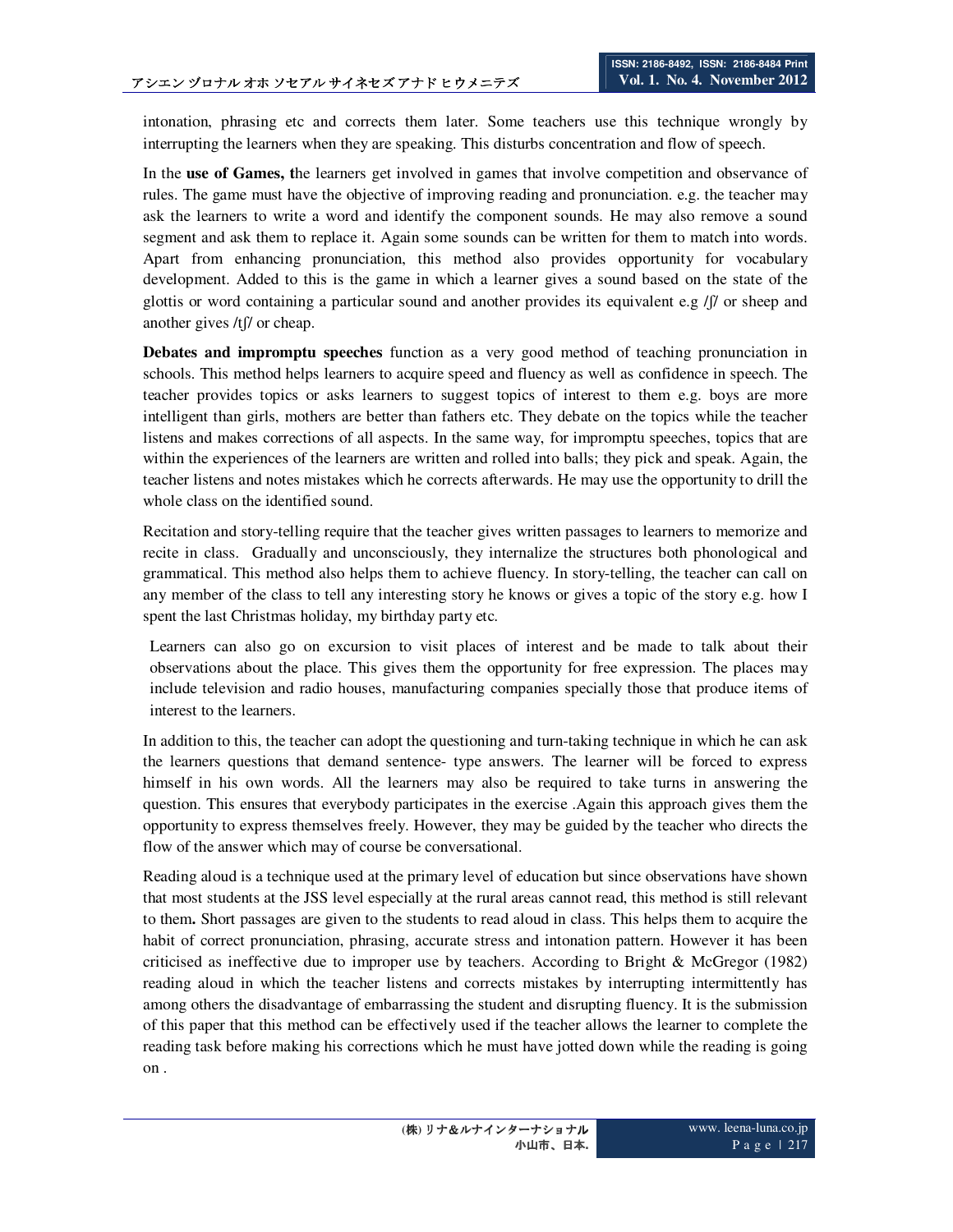Finally, group activity such as projects can be given to the learners to execute. They perform this task together amidst talking and charting. The project could be on moulding with mud, making toys or objects from papers and scraps. After the exercise, a learner may be called upon to present what they have done to the class. Again, this promotes pronunciation, fluency, phrasing and confidence. As communicative competence is the goal of language teaching, the teacher can take the learners around the school compound to make their observations and express their views.

# **CONCLUSION**

The teaching of English pronunciation has not been given the proper attention it deserves. If the essence of language teaching is the acquisition of communicative competence, both the oral and written forms of the TL should be emphasized. Learners should be taught to pronounce the sounds accurately and to speak with the correct accent to, at least, meet the intelligibility of English as an international language.

The teaching of English pronunciation is faced with a lot of challenges ranging from inadequate knowledge of the varieties of English in the country to the confusion of which model to teach. Again most teachers of pronunciation are not computer literate and cannot make use of internet facilities. This is in addition to unavailability of education media and pronunciation textbooks among others. Nevertheless, the teacher can adopt some innovative approaches as discussed in this paper. To make this possible, teachers of ESL should be trained to be knowledgeable not only in the pronunciation of the individual sounds of the language but also in the stress and intonation patterns. They are expected to adopt the techniques of teaching either individually or in combined form as most of them are learner- centred. However, there is need to discover the methods that appeal to individual learners and to concentrate on that particular method for the learners. Teachers should also improve themselves through conferences and workshops and in teaching; they should pay more attention to areas of difficulty of learners.

The teaching of pronunciation at the JSS level should be intense since the learners at this level can still easily accommodate a different set of linguistic habits outside their MT without many risks of negative transfers. This is so because whatever wrong habits they formed in primary school is not yet fossilised.

### **REFERENCES**

- Adejobi, A. (2004). Speaking Skills. In Alo, A. & Ogunsij, A. (Eds): *English Language Communication Skills. (pp. 59-69).* Ibadan. *General Studies Programme Unit*.
- Adeyanju, D.S. and Egwuogu, C.B. (2003). *Vital Aspects of English Usage for Tertiary Institutions*: Ibadan: Stirling Horden.
- Alabi, A.O. and Babatunde, M.A. (2005). English Language Teaching in Primary Schools: Problems and Solution. In Journal of Language and Literature Teaching (JOLALT) Vol 4. No.1. pp185- 194.
- Bright, J.A. and McGregor G.P. (1982). *Teaching English as a Second Language*: Singapore: Huntsmen.
- Cruttenden, A. (2001). Gimson's Pronunciation of English ( $6<sup>th</sup>$  ed.). London: Arnold.
- Egwuogu, C.B. (2003). Strategies for Teaching Spoken English. In Babatunde, O.T. and Adeyanju, D.S. (Eds.).(pp129-139). *Language, Meaning and Society.* Ilorin. Haytee Publishers.
- Egwuogu, C.B. (2008). Basic English Phonetics and Phonology. Ibadan. Powerhouse.